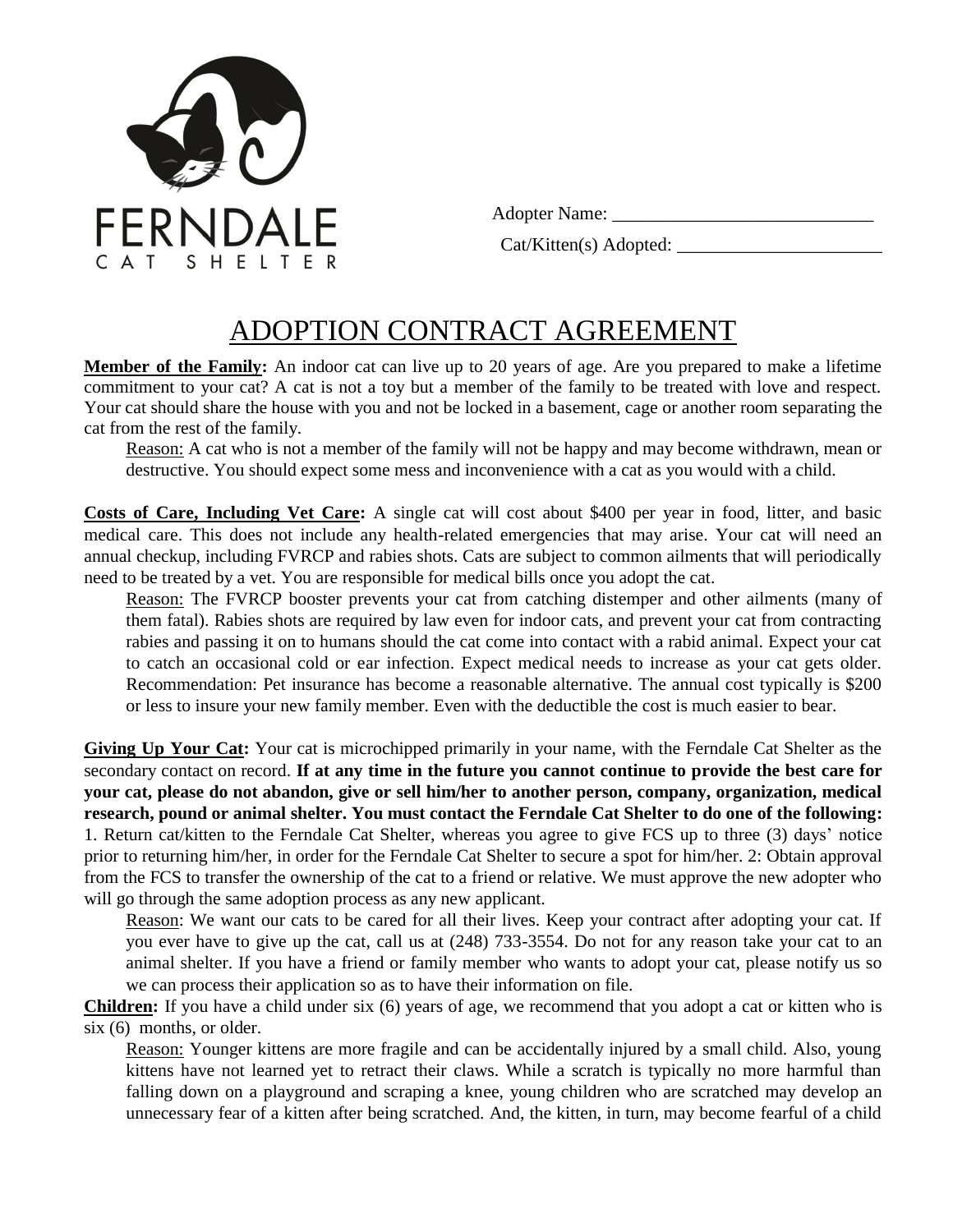who cries after being scratched. Children and pets make wonderful companions for one another when supervised and matched up appropriately.

**Single Cat:** It is strongly recommended that kittens under 10 months of age be adopted in pairs unless there is a young cat already in the home.

Reason: A kitten by itself will get lonely and may become depressed and/or destructive. Kittens and young cats need feline companionship to live happily with their humans.

**Indoor Cats:** You must keep the cat indoors at all times unless the cat is on a leash, accompanied by you, and equipped with proper identification.

Reason: The average life span of a cat is 15-20 years when kept indoors and given proper care. The average life span of a cat who wanders outside is two years. Cats are killed and injured by cars every day on neighborhood streets as well as major roads. Other dangers include contracting diseases from other cats, getting hurt in fights with other animals, and being poisoned or abused by people who find it annoying for cats to wander onto their property.

**Declawing:** Our cats may not be declawed. If you would like to adopt a declawed cat please ask if we have options for an adoptable, declawed cat, in our care.

Reason: Declawing is cruel, physically and psychologically, and completely unnecessary. A cat's claws function as part of its fingers and toes, therefore declawing amputates the last joint of a cat's toes. The surgery and recovery is extremely painful. Declawing impedes a cat's ability to walk and play as well as protect and groom themselves. Psychologically, cats need to claw as part of their grooming ritual and many cats knead with their claws to express comfort. Declawed cats tend to have higher levels of anxiety because they feel defenseless and often become biters. They also tend to react to stress by acting out such as by not using their litter boxes. Frequent clipping of the tip of the claw can help alleviate damage due to scratching. A volunteer or your vet can show you how to properly clip claws. Give your cat plenty of appropriate things to scratch and gently correct your cat if it scratches the wrong things. A little patience, positive reinforcement, and consistency in training alleviate the vast majority of scratching problems.

**Home Visit:** We conduct a pre-adoption home visit to ensure the compatibility of the potential adoptee(s) with your family members, home environment, and safety of your home. At that time we will address questions which arise relating to the care and adoption of the cat(s)/kitten(s). Shortly after the adoption is complete, we will check in with you to be sure the transition is going well for both the adoptee(s) and their family.

Reason: Our goal is to place our cats in loving, forever homes. The vast majority of people provide excellent homes for their pets, however, there are instance where a suitable home or proper care is not given to the cat(s)/kitten(s). Also it is possible for unforeseen personality conflicts to arise between cats and humans. It may take time for the cat(s)/kitten(s) to warm up to the humans, but if no resolve is made after two (2) weeks, it's best to return the cat and discuss the possibility of adopting another cat.

Please feel free to contact The Ferndale Cat Shelter at (248) 733-3554 or email admin@ferndalecatshelter.org with any questions or concerns.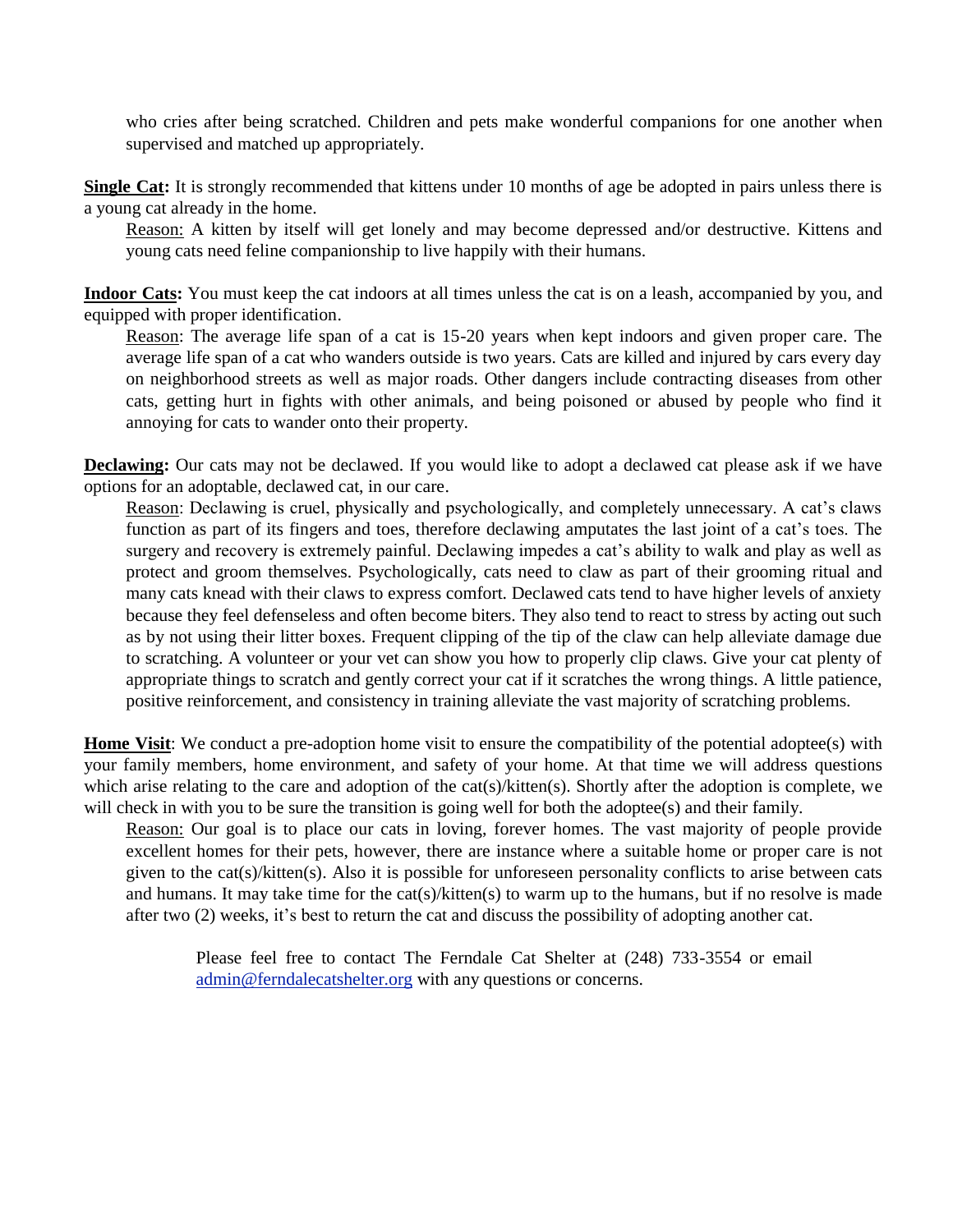

Cat/Kitten(s) Adopted: \_\_\_\_\_\_\_\_\_\_\_\_\_\_\_\_\_\_\_\_\_\_\_\_\_



## **ADOPTER'S AGREEMENT**

- Cat/kitten will visit veterinarian within 72 hours of arrival in order to verify health. The Ferndale Cat Shelter does not guarantee the health of any animals adopted. The cat/kitten has been checked by a vet and received basic medical care along with spay/neutering, applicable shots, and basic blood work – but will need to be started immediately on a program of preventative vet care. Please be aware that the cats/kittens available for adoption are rescue animals and, as such, they have often been exposed to a variety of diseases. Like human illnesses, these disorders can have an incubation period of up to several weeks. If the cat/kitten you adopt shows signs of illness at any point, please take it to the vet for treatment.  $(i\nu)$  (initial)
- I understand and agree that The Ferndale Cat Shelter makes no guarantees about the animal's temperament and is not responsible for future damages or injuries caused by the animal. \_\_\_\_\_\_\_\_\_ (initial)
- Cat/kitten has tested negative/positive for FIV/Feline Leukemia. Because vets advise that a FIV/Feline Leukemia test is inconclusive on kittens under six (6) months of age, we recommend a re-test of a kitten at or shortly after six (6) months of age. \_\_\_\_\_\_ (initial)
- I understand that the microchip contact information will be registered primarily in my name with The Ferndale Cat Shelter (or agent thereof) as a secondary contact. \_\_\_\_\_\_\_\_\_ (initial)
- I agree to keep The Ferndale Cat Shelter informed of my current home address and phone number so that the cat/kittens microchip information may be updated.  $(inital)$
- Cat/kitten will receive booster shots and yearly veterinary examination. \_\_\_\_\_\_ (initial)
- I agree that the cat/kitten is being adopted for myself and will not be sold to any pet store, research laboratory, or animal shelter under any circumstance. Ferndale Cat Shelter shall be contacted if ownership of cat/kitten must be transferred. \_\_\_\_\_\_\_\_\_ (initial)
- I agree that the cat/kitten will not be allowed outdoors without proper supervision. When taking my cat outdoors, it will be on a secure harness and wear proper ID. \_\_\_\_\_\_ (initial)
- I agree to care for the cat/kitten in a humane manner and be a responsible animal guardian. This includes supplying adequate food, water, shelter, attention and medical care. \_\_\_\_\_\_\_\_\_ (initial)
- I agree that I will not declaw the cat/kitten at any time. \_\_\_\_\_\_\_\_\_\_ (initial)
- I agree that the cat/kitten will not be euthanized except in the case of terminal illness or injury, or old age accompanied by pain and suffering. If this is the case, the euthanasia must be performed by a licensed veterinarian. (initial)